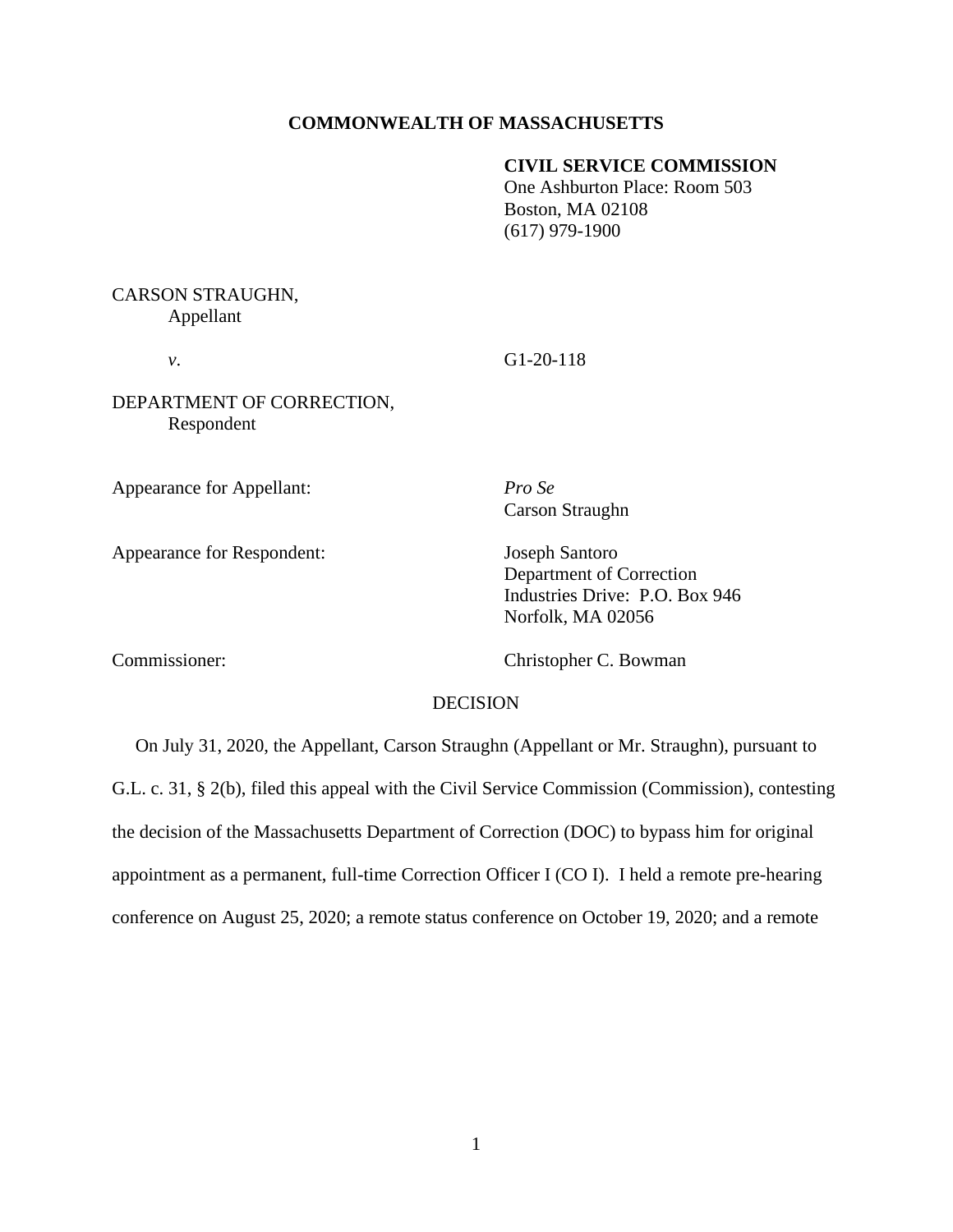full hearing on November 16, 2020.<sup>1</sup> The hearing was audio / video recorded via Webex video conferencing and the parties were provided with the recording. $2$ 

#### **FINDINGS OF FACT:**

Nine (9) exhibits were entered into evidence at the hearing: Respondent Exhibits 1-7  $(R1 -$ R7) and Appellant Exhibits  $1-2(A1 - A2)$ . Based on the exhibits, the stipulated facts, the testimony of:

### *Called by DOC:*

- Eugene T. Jalette, Supervising Identification Agent, DOC;
- Kyle Brouillette, Background Investigator, DOC;

### *Called by the Appellant:*

■ Carson Straughn, Appellant;

and taking administrative notice of all matters filed in the case and pertinent statutes, regulations, policies, and reasonable inferences from the credible evidence, I make the following findings of fact:

- 1. The Appellant is a forty-five year-old Black male. He was born in Barbados and became a United States citizen in his 20s. He has lived in Brockton for the past five years. He graduated from high school and has been a driver for a local ambulance service company for approximately fourteen years. (Testimony of Appellant; Exhibit R7)
- 2. The Appellant has lived with his partner since 1996. They have two daughters and one son. (Testimony of Appellant)

<sup>&</sup>lt;sup>1</sup> The Standard Adjudicatory Rules of Practice and Procedure, 801 CMR  $\S$ § 1.00 (formal rules) apply to adjudications before the Commission with Chapter 31 or any Commission rules taking precedence.

 $<sup>2</sup>$  If there is a judicial appeal of this decision, the plaintiff in the judicial appeal would be obligated to supply the</sup> court with a transcript of this hearing to the extent that he/she wishes to challenge the decision as unsupported by substantial evidence, arbitrary or capricious, or an abuse of discretion. In such cases, the recording should be used by the plaintiff in the judicial appeal to transcribe the recording into a written transcript.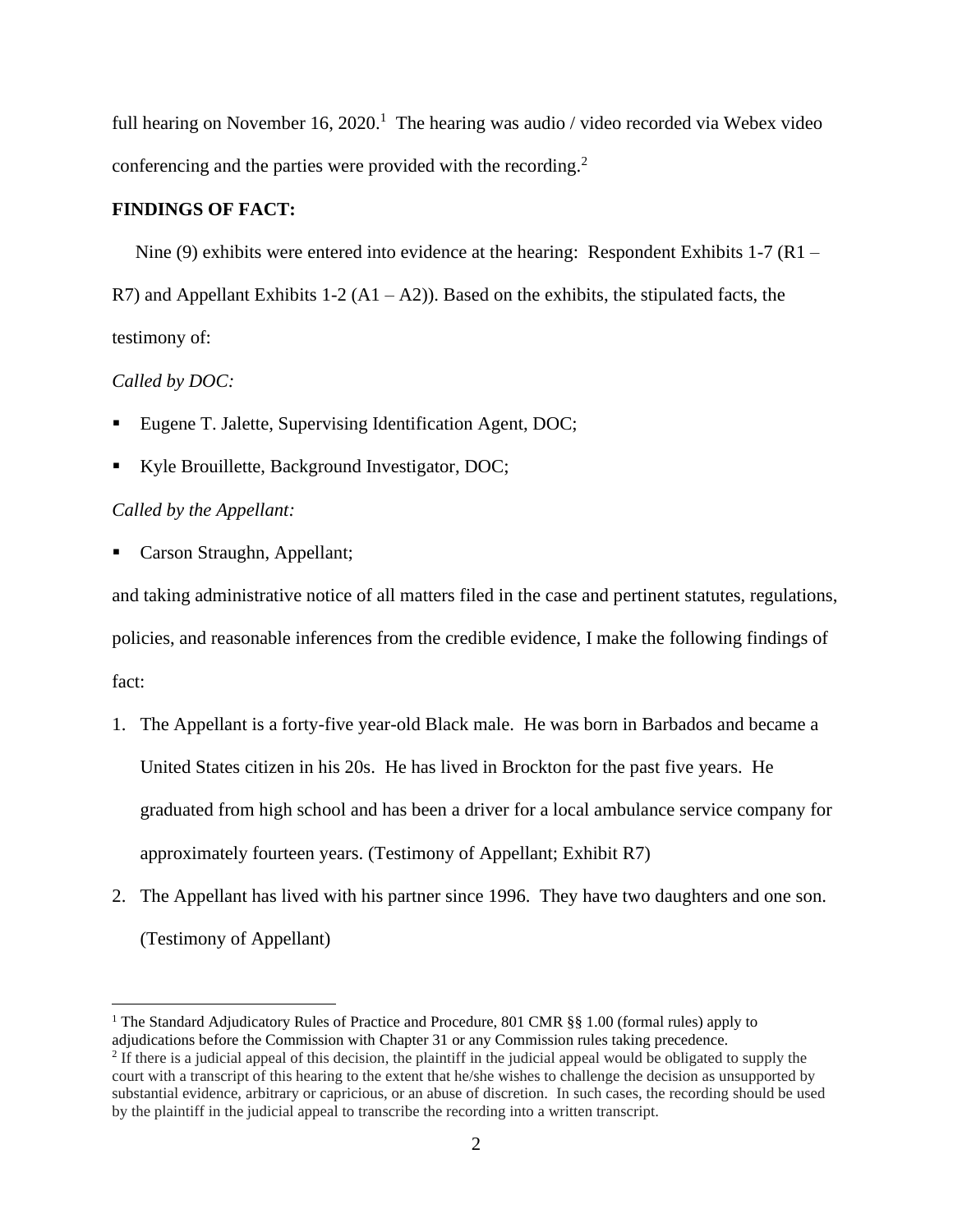- 3. The Appellant's current employer describes him as "one of the best employees he has"; as someone who can always be counted on and who can handle and de-escalate stressful situations. (Exhibit R7)
- 4. The Appellant's co-workers describe him as "one of the best drivers they have ever worked with due to him being punctual, sociable, dependable and caring." (Exhibit R7)
- 5. On April 13, 2019, the Appellant took and passed the civil service examination for CO I. (Stipulated Fact)
- 6. On January 9, 2020, the Appellant's name appeared 63rd on Certification No. 06870, from which DOC ultimately appointed 57 candidates. 29 of those appointed candidates were ranked below the Appellant. (Stipulated Facts)
- 7. DOC conducted a background investigation of the Appellant. As part of the background investigation, DOC reviewed a police report from the Boston Police Department regarding a domestic incident in 2002 between the Appellant and his girlfriend, the same person that the Appellant resides with today.
- 8. The background investigator met with the Appellant and provided him with the opportunity to address the 2002 incident. The Appellant acknowledged that the incident occurred; he expressed his regret for it; and indicated to the investigator that it does not represent the person he is today. (Testimony of Brouillette)
- 9. DOC's review of CORI records also showed that the Appellant was arrested in 2016 for driving after his license was suspended. (Exhibit R7)
- 10. The Appellant was stopped by police in 2016 while driving. Unbeknownst to the Appellant, his driver's license had been suspended for failure to pay a speeding ticket. He was arrested and charged with operating without a license. He was released that day; paid the speeding ticket fine; and had his license reinstated shortly thereafter. (Testimony of Appellant)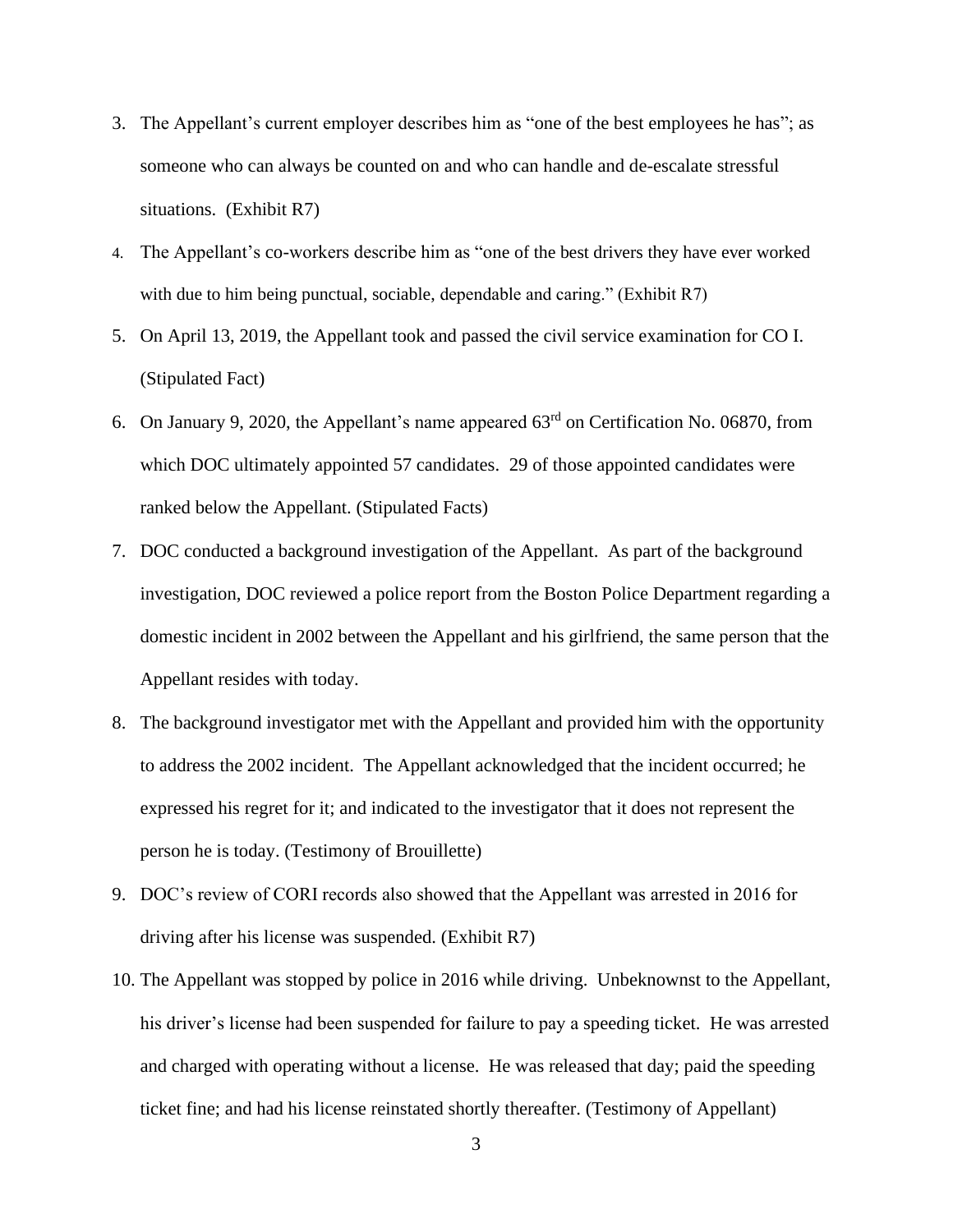- 11. DOC also reviewed State Police records that show that the Appellant was arrested for OUI while driving on Route 93 South in September 2018. (Exhibit R7)
- 12. The Appellant was at a friend's house from 8:00 P.M. to 1:00 A.M. on the night that he was charged with OUI. He consumed four alcoholic beverages during that time before driving home. He "blacked out"; crashed his car, which was "totaled"; failed a field sobriety test and was administered a breathalyzer test, registering a .09 blood alcohol content. He was arrested for OUI. (Testimony of Appellant)
- 13. The background investigator provided the Appellant with the opportunity to address the 2018

incident. The background investigator summarized his conversation with the Appellant as

follows:

"Applicant stated the Operating under the influence was him coming home from a cookout where he admitted having some drinks. The applicant stated that one second he was driving and the next he [was] involved in an accident. The applicant stated that he was diagnosed with [a a medical condition] the week following this incident, and states that it was no excuse to driving after drinking any amount of alcohol but believes it may have had an effect." (Exhibit R7)

14. The Appellant's CORI report, obtained by DOC as part of the background investigation,

contains the following information regarding the above-referenced incident:

 ARRAIGNMENT: (0001) ARG-DATE: 09/17/18 PD; COURT: QUINCY DISTRICT OFF: OPER UND INFL OF LIQ . ,08% STATUS: C .WPD: WOT: DISP: C **11/30/18 CWOF 11/26/19 PROG VWF PD DISM** (Exhibit R4)

15. On October 21, 2020, the Appellant, in preparation for this hearing, received a text message

from a Physician's Assistant stating:

"Alcohol can drive your blood sugar up very high at times depending on the type of alcohol and how much you are drinking. High sugar levels can cause you to pass out. It is tough to say if this was the cause at that time but it was around 2018 when you were having very high sugars and your AlC (the average of your sugar over 3 months) was 4.9 which the normal is  $< 6.5$ ."

(Exhibit A1 and Testimony of Appellant)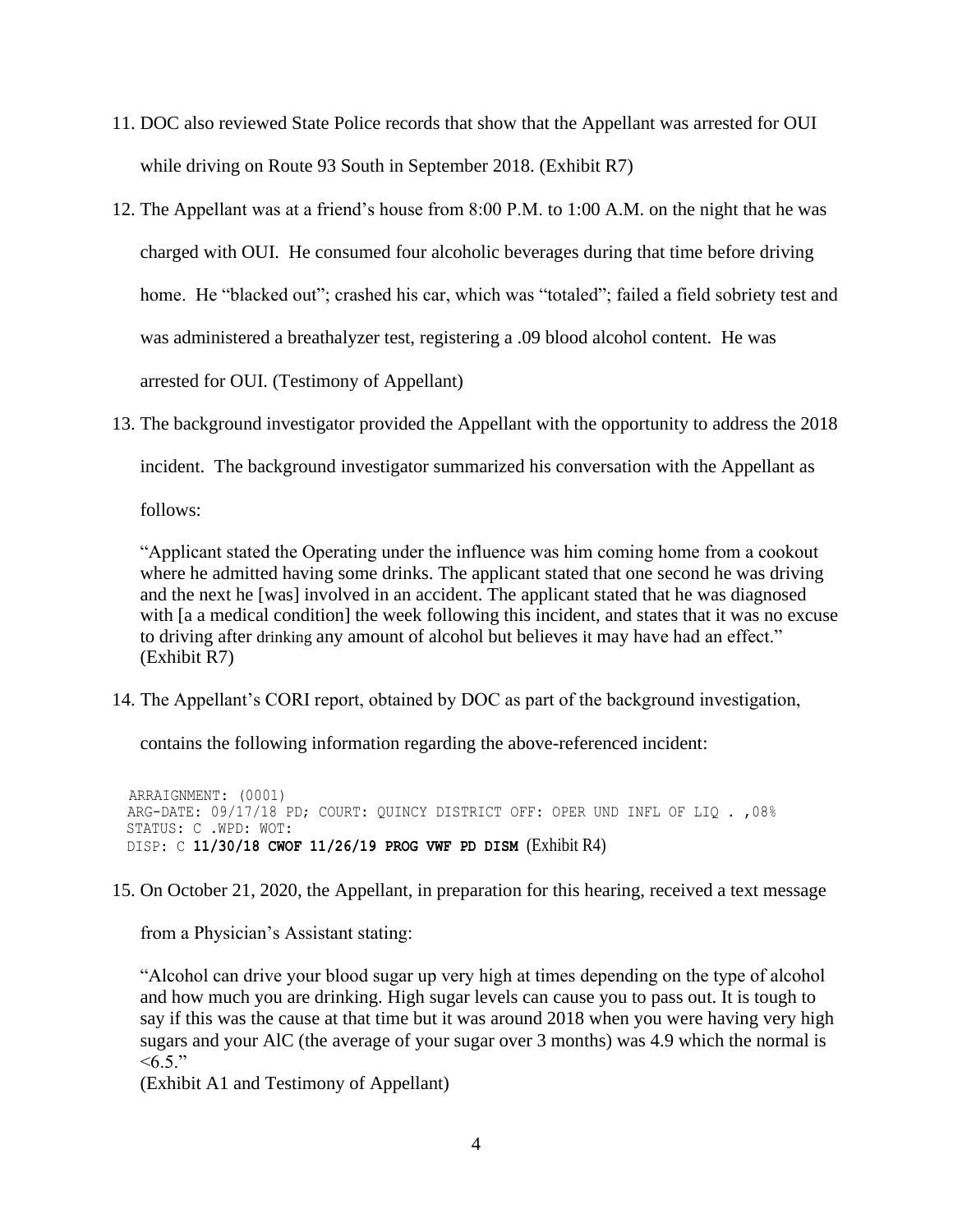- 16. The same Physician Assistant provided the Appellant with a one-page letter containing a chart with more detailed information related to the Appellant's sugar level readings on 9/28/18. (Exhibit A2)
- 17. The background investigator provided his report to Eugene Jalette, the Supervising Identification Agent at DOC who oversees background investigations of prospective employees. (Testimony of Brouillette and Jalette)
- 18. Mr. Jalette forwarded any background reports that contained potential reasons for bypass, including the Appellant's, to the Chief of Staff at DOC. (Testimony of Jalette)
- 19. In hiring cycles immediately preceding this one, DOC's standard practice was to assemble several senior officials, including the DOC Commissioner, to review those background reports that raised potential reasons for bypass. Mr. Jalette would participate in those discussions. (Testimony of Jalette)
- 20. Due to reasons that Mr. Jalette attributed to COVID-19 restrictions, he did not attend or participate in such a discussion with senior DOC officials, nor is he aware if such a group discussion took place among senior DOC officials to discuss the bypass reasons. (Testimony of Jalette)
- 21. Mr. Jalette was informed by the Chief of Staff that some of the candidates' whose background reports were forwarded to him would be bypassed and some would not. The DOC Chief of Staff informed Mr. Jalette that the Appellant would be bypassed. (Testimony of Jalette)
- 22. Having not participated in any decision-making discussion, Mr. Jalette is not certain if the Appellant would have been bypassed but for the most recent OUI, but he is aware that DOC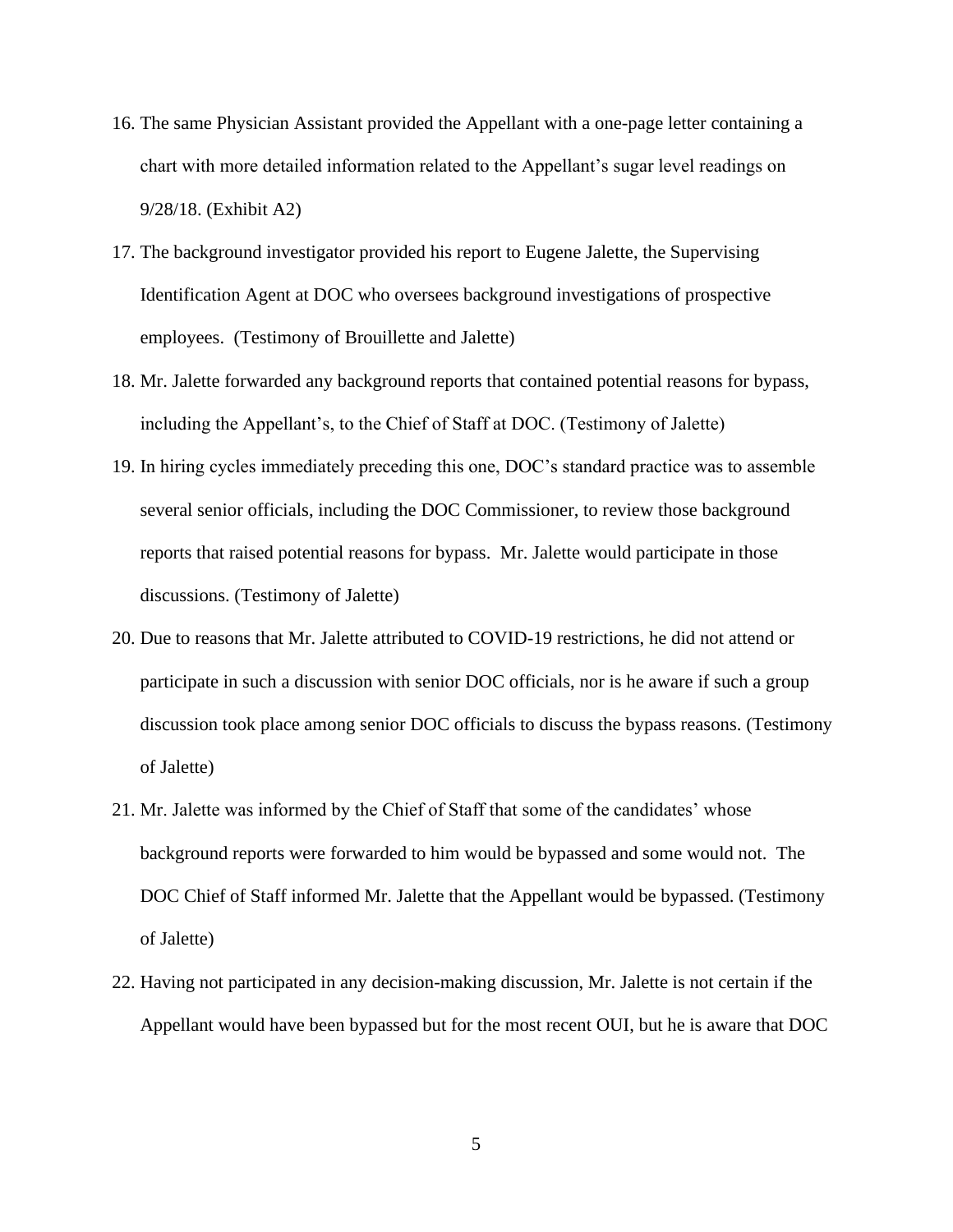puts greater emphasis on offenses, including offenses such as an OUI, that occurred within the past five years of being considered for employment. (Testimony of Appellant) *Legal Standard*

 The fundamental purpose of the civil service system is to guard against political considerations, favoritism, and bias in governmental hiring and promotion. The commission is charged with ensuring that the system operates on "[b]asic merit principles." Massachusetts Assn. of Minority Law Enforcement Officers v. Abban, 434 Mass. 256, 259, citing Cambridge v. Civil Serv. Comm'n., 43 Mass.App.Ct. 300, 304 (1997). "Basic merit principles" means, among other things, "assuring fair treatment of all applicants and employees in all aspects of personnel administration" and protecting employees from "arbitrary and capricious actions." G.L. c. 31, section 1. Personnel decisions that are marked by political influences or objectives unrelated to merit standards or neutrally applied public policy represent appropriate occasions for the Civil Service Commission to act. Cambridge at 304.

 The issue for the Commission is "not whether it would have acted as the appointing authority had acted, but whether, on the facts found by the commission, there was reasonable justification for the action taken by the appointing authority in the circumstances found by the commission to have existed when the Appointing Authority made its decision." Watertown v. Arria, 16 Mass.App.Ct. 331, 332 (1983). See Commissioners of Civil Service v. Municipal Ct. of Boston, 369 Mass. 84, 86 (1975); and Leominster v. Stratton, 58 Mass.App.Ct. 726, 727-728 (2003).

 The Commission's role, while important, is relatively narrow in scope: reviewing the legitimacy and reasonableness of the appointing authority's actions. City of Beverly v. Civil Service Comm'n, 78 Mass.App.Ct. 182, 189, 190-191 (2010) citing Falmouth v. Civil Serv. Comm'n, 447 Mass. 824-826 (2006) and ensuring that the appointing authority conducted an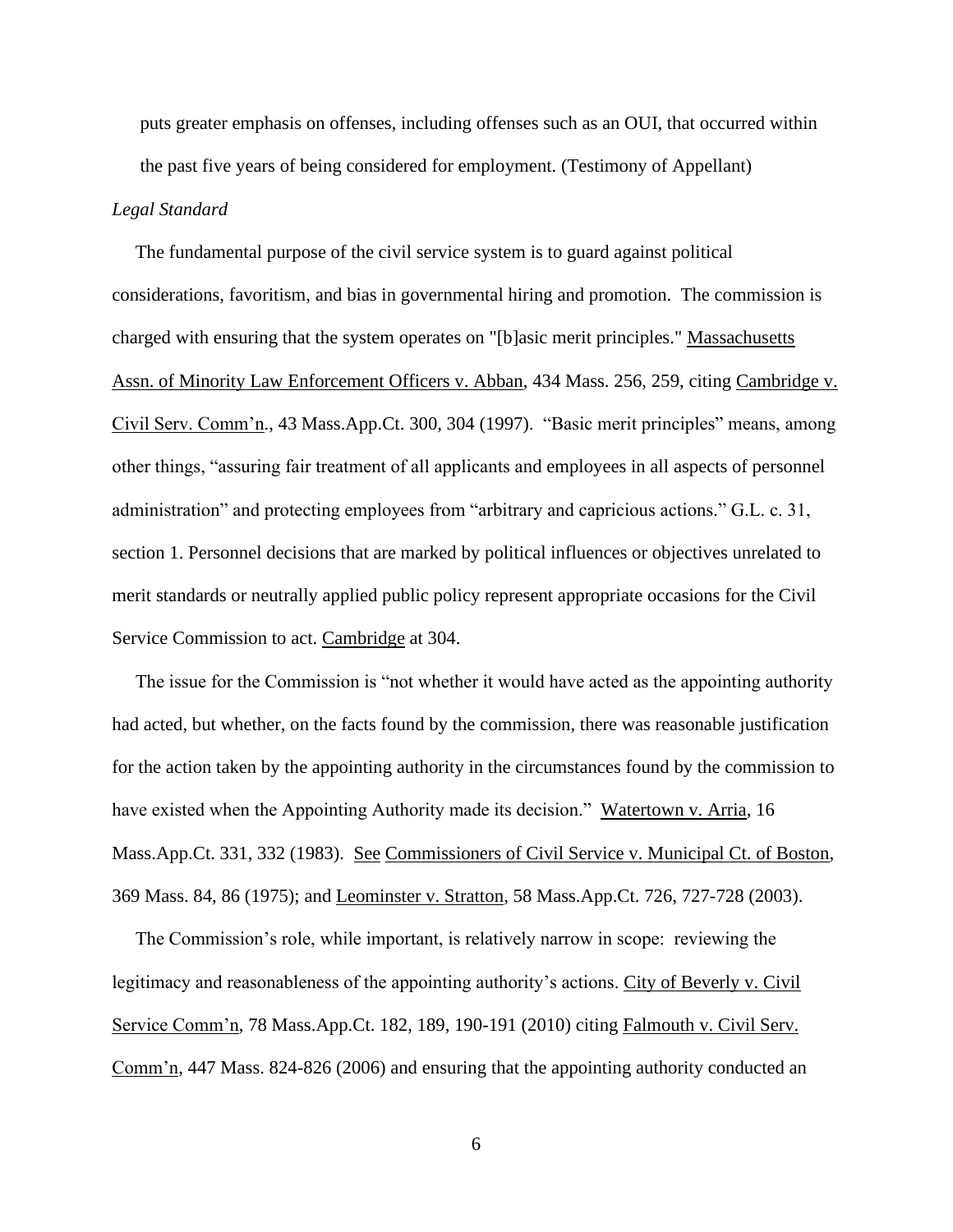"impartial and reasonably thorough review" of the applicant. The Commission owes "substantial deference" to the appointing authority's exercise of judgment in determining whether there was "reasonable justification" shown. Beverly citing Cambridge at 305, and cases cited. "It is not for the Commission to assume the role of super appointing agency, and to revise those employment determinations with which the Commission may disagree." Town of Burlington and another v. McCarthy, 60 Mass. App. Ct. 914, 915 (2004).

Disputed facts regarding alleged prior misconduct of an applicant must be considered under the "preponderance of the evidence" standard of review as set forth in the SJC's recent decision in Boston Police Dep't v. Civil Service Comm'n, 483 Mass. 461 (2019), which upheld the Commission's decision to overturn the bypass of a police candidate, expressly rejecting the lower standard espoused by the police department. Id., 483 Mass. at 333-36.

#### *Analysis*

DOC's review process has changed considerably over the years. In the matter of Teixeira v. Department of Correction 27 MCSR 471 (2014), DOC relied upon two (2) criminal matters that had occurred almost twenty (20) years earlier, when the candidate was a junior in high school, without ever giving the candidate the opportunity to address his criminal record and without even considering the candidate's life record over the intervening two (2) decades. The Commission, in overturning DOC's bypass decision, stated:

"The wisdom of looking behind a CORI report was on full display here. Without doing the type of thorough review referenced in Beverly, DOC, when making its hiring decision, did not know that Mr. Teixeira was a junior in high school when the crime was committed. They did not know that, during the two decades that has transpired since then, Mr. Teixeira has become a father who is actively involved in his son's school and extracurricular activities, serving as a youth sports coach and chaperone for class trips. They did not know that, for the past eight (8) years, Mr. Teixeira has worked as the beverage coordinator for a popular restaurant in Southeastern Massachusetts, supervising many employees. In short, they knew almost *nothing* about Mr. Teixeira, his accomplishments, his character or his ability to perform the duties of a Correction Officer. DOC failed to conduct the type of thorough review that is required here; [and] they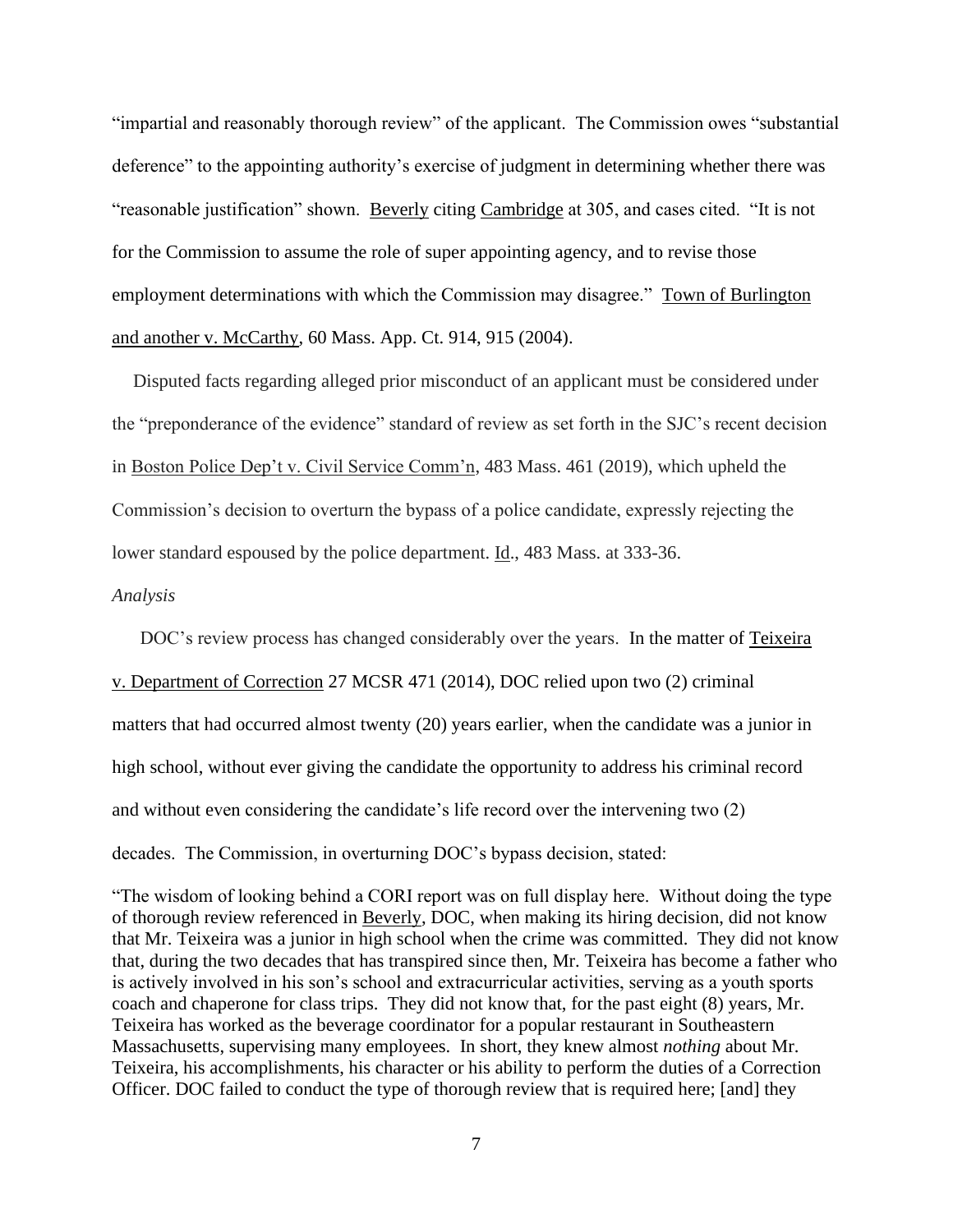inappropriately relied on a stale CORI report without discussing the CORI with the candidate  $\overline{\mathbf{E}}$ 

 Since 2014, DOC has significantly modified its hiring process and, except in cases where there is a statutory disqualifier, gives all candidates the opportunity to address issues in their CORI report *before* making a decision to appoint or bypass the candidate. This is consistent with the principles espoused by policy makers on both sides of the aisle, in which employers are not required to look "beyond" a candidate's CORI, but, rather, look "behind" it, considering the candidate's entire life record, as opposed to a past snapshot.

 As shown here, DOC now has a background investigator meet personally with the candidate and give him/her the opportunity to address any CORI-related issues, in addition to discussing any other negative or positive factors of the applicant. The background investigator then completes a summary which, in addition to CORI-related information, includes a thorough discussion of the Appellant's background, including employment history, military record, educational history, neighbor interviews, etc.

 As referenced in the findings, DOC's modified review process has also required that, prior to any decision being made to bypass a candidate for appointment, a team of senior DOC managers, including the DOC Commissioner, reviews the candidate's background report and discusses the merits of the applicant's candidacy. In the case of Kodhimaj v. Dep't of Correction, 32 MCSR 377 (2019), DOC had to consider whether criminal conduct that occurred ten years prior was a valid reasons for bypassing a candidate whose record in the interim was exemplary. In Kodhimaj, a senior DOC Deputy Commissioner testified before the Commission regarding the senior management review that was completed. His testimony showed that the review was serious and substantive and that senior managers did in fact consider the nature of the misconduct, the amount of time that had transpired since the misconduct occurred and balanced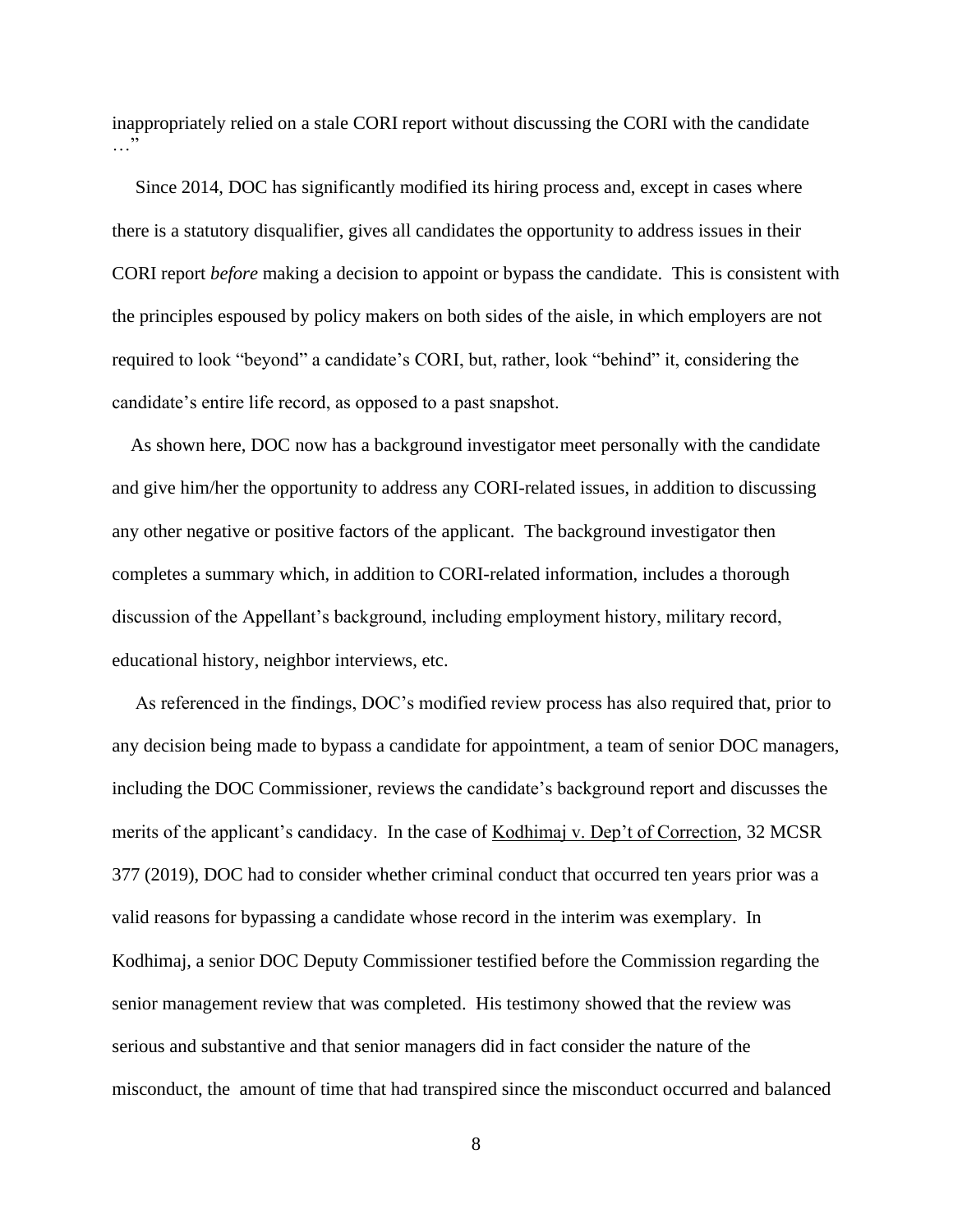all of the many positive attributes regarding the Appellant that were listed in the background investigator's report. After considering all of those factors, the DOC Commissioner at the time decided that he didn't want to take the risk of appointing Kodhimaj, who, albeit briefly and many years ago, had admittedly sold marijuana illegally. The Commission, after hearing that testimony regarding the thorough and thoughtful review process, concluded that DOC's judgment call was rooted in a legitimate concern surrounding the core need to enforce a zero tolerance policy regarding illegal drugs in any DOC correctional facility.

 The requirement to complete a *thorough* review, which was completed in Kodhimaj, is particularly important when a decision to bypass a candidate for appointment can hinder DOC's stated goal of ensuring a diverse workforce. While all state agencies, particularly DOC, have faced Herculean challenges in dealing with the ongoing pandemic, DOC should not step back from its laudable efforts in which:

- DOC senior managers, including the DOC Commissioner, *who is the appointing authority here*, carefully review a candidate's entire record; and
- After such review is completed, is able to explain why a candidate's criminal misconduct from approximately twenty years ago is a valid reason to bypass the candidate today.

 Here, however, the undisputed facts show that the Appellant, approximately seven (7) months prior to taking the civil service examination for CO I, was in a serious automobile accident after attending a social gathering in which he acknowledges consuming four alcoholic beverages. He failed a field sobriety test and the breathalyzer reading was .09, slightly over the legal limit to drive. The Appellant then admitted to sufficient facts regarding the OUI. This (very) recent event, standing alone, provided DOC with reasonable justification to bypass the Appellant for